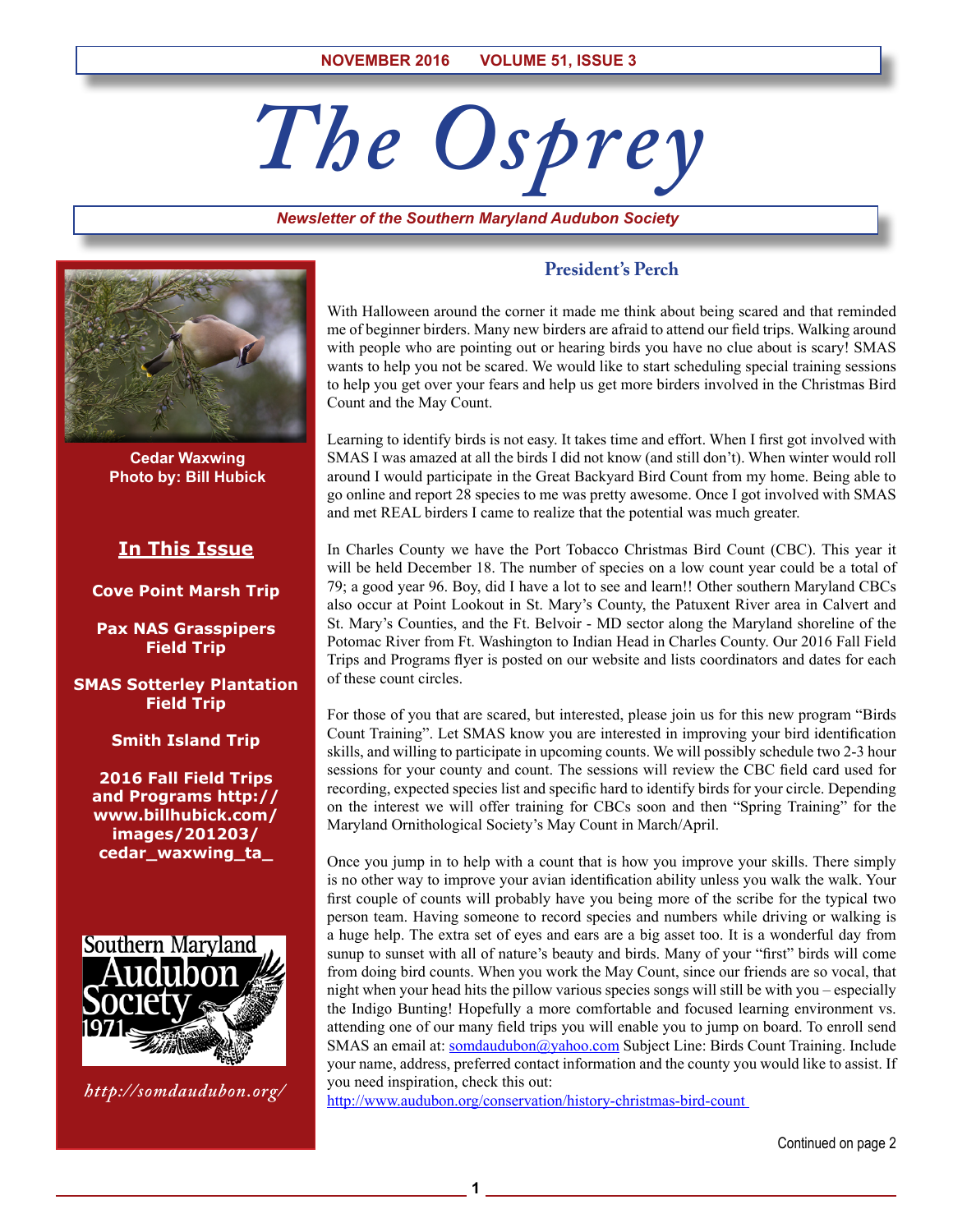Enjoy the video from Patuxent, MD and a wonderful interview with Chan Robbins.

## **Cove Point Marsh Field Trip by Bob Boxwell**

Don't forget, BIRDS COUNT!! Lynne Wheeler, President



# **Pax NAS Grasspipers Field Trip by Kyle Rambo**

Seven SMAS members joined leader me on Sunday, September 11 for a field trip aboard the Patuxent River Naval Air Station in search of "grasspipers" -- those shorebird species with an affinity for grasslands rather than sandy beaches or mudflats. It took less than 30 minutes for the group to find its first target species -- American Goldenplover. We saw two of these beautiful, long distance migrants -- a juvenile and an adult that was molting out of its breeding plumage. It took less than an hour until we found our other target species, and the bird of the day -- Buff-breasted Sandpiper! We enjoyed spectacular, close range views of a very cooperative flock of six individual birds that were actively feeding in the helicopter operating area. These birds pass through Maryland for a very brief period each fall, and the Naval Air Station may be one of the best places in the entire mid-Atlantic region to observe them. Upland Sandpipers had likely already migrated through, so they failed to produce the grasspiper trifecta!

The group heard a discussion of the installation's bird/ aircraft strike hazard (BASH) reduction efforts, as well as information on the overall natural resources management program, while touring the airfield and observing some of the other common airport birds such as Killdeer, Horned Larks, and American Kestrel, before wrapping up with a few waterfront stops along the Base's many miles of Patuxent River and Chesapeake Bay shoreline. Notable observations included over 200 Common Terns and several hundred Brown Pelicans and Double-crested Cormorants roosting on the piers and seawalls. A total of 37 species were recorded -- not a bad total for a hot, dry day spent mostly in and around grassland areas.

Sunday morning, October 2, was overcast, cool, and a little breezy. Better than the rest of the week and hopefully a good sign. Everybody arrived on time and seven of us hit the beach a little after 8 a.m. I'd checked the tides and we had an open beach to hike.

Our only shorebirds were a pair of Sanderlings one of which had been injured and was hopping on one foot. The bird had showed some blood but seemed able to get about. We had the usual suspects for gulls at Cove Point with the refreshing additions of Forster's, Royal, and Caspian Terns. We only found Double-crested Cormorants. It was too early in the season to see its cousin. A lone Pied-billed Grebe was in the marsh along with a few geese and up to thirteen swans. Unfortunately this remnant population of Mute Swans is increasing here at the marsh.

The beach has two nice sections of reclaimed salt-marsh adjacent to the Bay. This is the place to look for your sparrow species. We had seen some Savannahs on the marsh side in the taller grass and Phragmites. But the good stuff sticks primarily to the shorter native grasses. We were fortunate to see several Seaside Sparrows and after a lot of diligent searching a single Nelson's Sparrow popped up and stayed perched in the tall grass for several minutes.

Other fun finds in the grass included a Palm Warbler landing on the boardwalk and several Marsh Wrens. We heard several other ones on the marsh side as well as these. Very few warblers were seen. We may have had a Blackpoll Warbler fly over, and a yellow feathered American Redstart. Several Common Yellowthroats rounded out the group. We did sweep the mimics. And the Red-breasted Nuthatches have arrived. We didn't see the winter sparrows or kinglets yet. Yellow-rumped Warbler is another winter bird that has not shown up yet.

The seasonal change of predators was in effect. We saw at least five Bald Eagles and two Osprey during the trip. A Cooper's Hawk cruised by and both vultures species we seen high over the marsh and woods. A single Great Blue Heron and a few Great Egrets were hanging around the marsh. At the end of the trip we had a flyby Green Heron.

The weather improved with the day and we actually had some sunshine by trip's end. We tallied 49 species and found our target bird. The landscape at Cove Point is ever changing. With the dynamic actions of wind, wave, rain, and tide that is to be expected. Beach grasses have established themselves along most of the beach. There is exposed beach and elevation changes along the shore. This is a Living Shoreline project now in its fifth year and seems to be doing well. I want to thank the staff at Cove Point for their willingness to allow us this annual trip and the ease of our check in.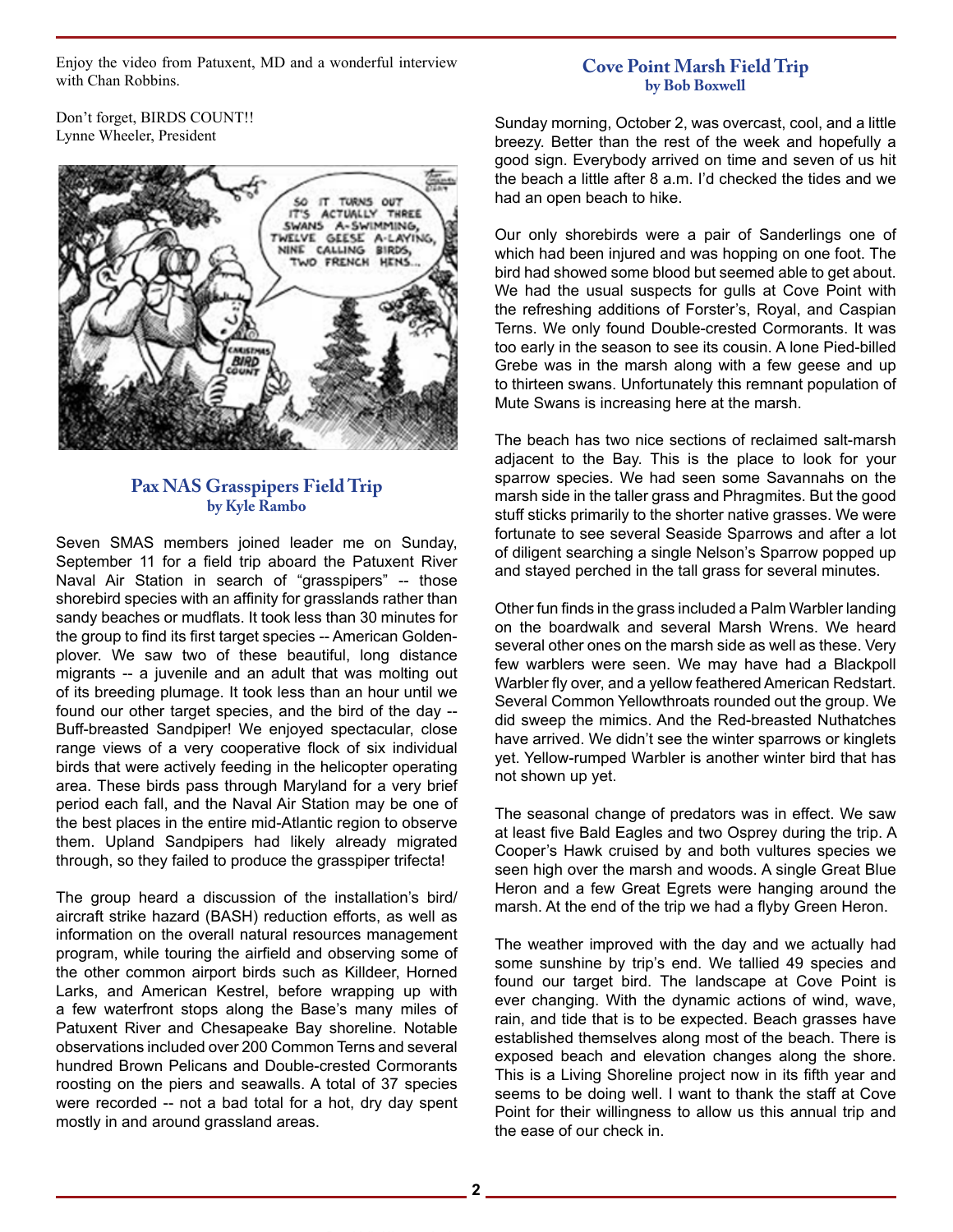# **SMAS Sotterley Plantation Trip by David Moulton**

Our fall walk, on September 18, at the historic Sotterley Plantation proved once again to be both birdy and beautiful, where the setting overlooking the Patuxent River attracts a wide variety of birdlife and the flower gardens, hayfield vistas and educational displays attract visitors from beyond Southern Maryland. Our group of five worked our way down the old Wharf Road to the river shore, and then back past the eagle's nest, the restored slave cabin and plantation house, ending among the zinnias and cosmos. 42 species of birds were present, including six species of fall warblers – Black&White Warbler, Prairie Warbler, Blackpoll Warbler, American Redstart, Northern Parula and a skulking Northern Waterthrush. Bald Eagles of all ages were perched and soaring. A Green Heron was picking through the shoreline detritus. White-eyed Vireos still sang their spring song, while the Red-eyed Vireos were practicing their off-season "tchway" call.

Extensive recent hay harvesting temporarily reduced fieldbird habitat, so we missed the normally regular Eastern Meadowlarks, but otherwise it was another pleasant day at one of the hidden treasures of St. Mary's County.

The full eBird checklist can be seen here: http://ebird.org/ebird/view/checklist/S31639123



The old mockingbird Still imitates his whistle – How many summers?



# **Smith Island "Cake Walk" Field Trip by Millie Kriemelmeyer**

On Sunday, September 18, 14 birders sailed from Point Lookout State Park, Scotland, MD, aboard Captain Tyler's Smith Island Cruises "Twister" bound for a birding adventure on Smith Island 20 miles away in the Chesapeake Bay. The group had a member of Central Maryland Audubon, two members of Chesapeake Audubon, two members of Maryland Conservation Council, and nine members of SMAS.

Upon arrival at Ewell on the island, some left for birding while others enjoyed a delicious family style group meal with Smith Island Cake for dessert at Bayside Restaurant. The Captain, Jackie Russell and his wife Vicki, joined our group for lunch. They are interested in setting up programs/ trips on St. George's Island in St. Mary's County. When they operated the Bay Lab Environmental Program, SMAS had a morning "Birding by Skipjack" program aboard the "Dee of St. Mary's" skipjack, which was owned and captained by Jackie Russell.

After lunch, serious birders headed out the road along the marsh and found many species, including the migrating Palm Warbler. Less serious birders, trip leaders Harry and me, settled into rocking chairs on the porch of the Smith Island Cultural Center and Museum, petted the cat, and enjoyed the beautiful weather.

The 22 species spotted were mainly residents not bothered by warm southeast winds.

A good adventure ended aboard the Cheryl Lane Tyler, the school bus catamaran that takes high school students to Crisfield from Smith Island on school days.

# **WHEN DOES MY MEMBERSHIP EXPIRE?**

Wonder what the exact expiration date is regarding your National Audubon Society membership or your local SMAS chapter membership is? Send us an email to:

# **somdaudubon@yahoo.com somdaudubon@yahoo.com**

Include your full name and mailing address. We e your run name and maning ad<br>We will gladly look it up for you. Include your full name and mailing address.

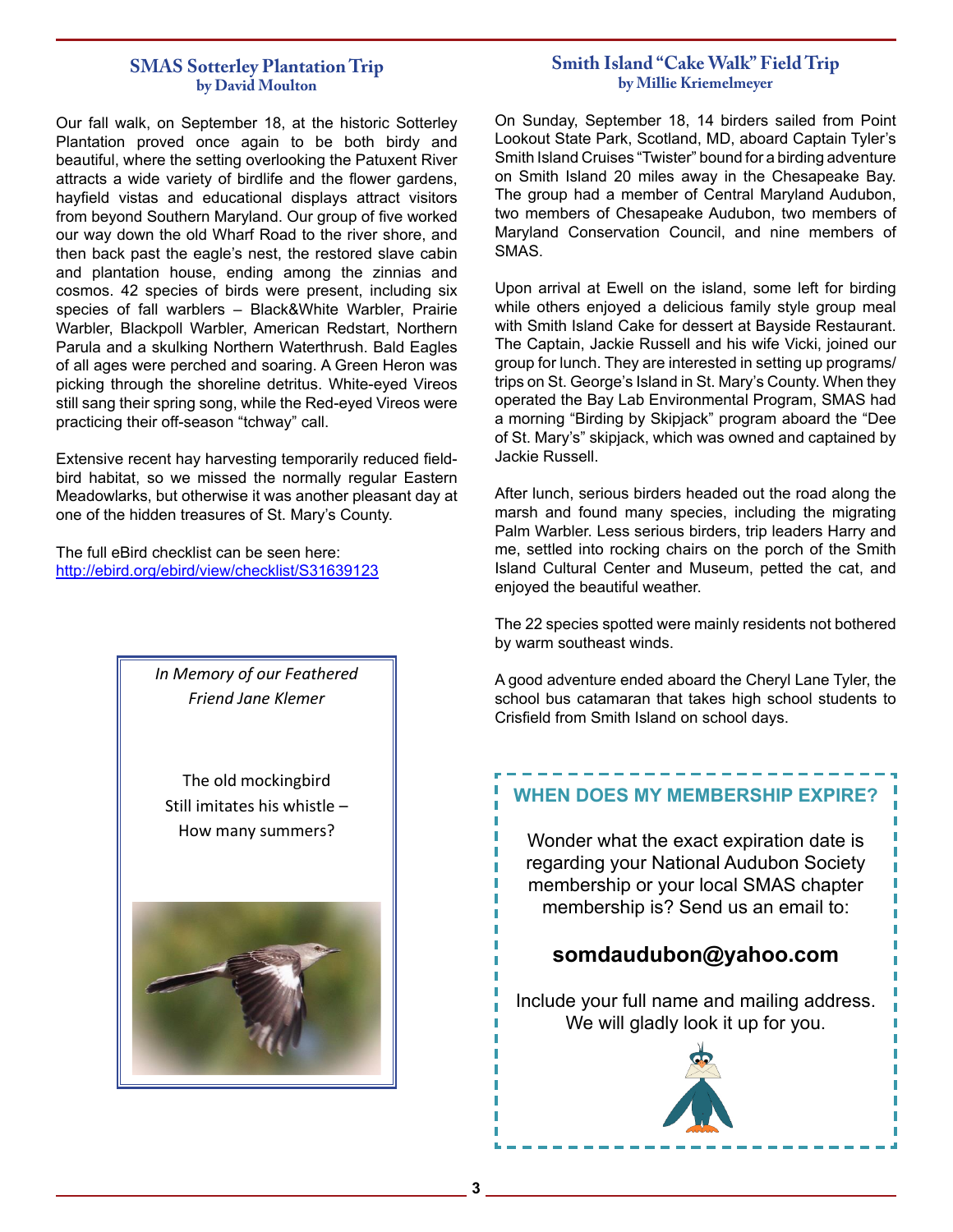# **New Research Shows How Songbirds Island-hopped Out of Australia**

LAWRENCE, KAN. — While it is widely accepted that songbirds originated from the Australian continent, how and when they diversified and colonized the rest of the globe has remained a mystery.

Researchers from the University of Kansas, Louisiana State University and three other institutions reconstructed the evolutionary history of songbirds using thousands of DNA sequences from majority songbird lineages and information from the fossil record to provide answers to these questions. They found that songbirds began diversifying about 33 million years ago and underwent extensive diversification in Australia. Furthermore, the researchers also found that songbirds first dispersed out of Australia about 23 million years ago through early islands in the Indonesian archipelago into Asia and subsequently the entire globe.

The new research was published in Nature Communications Aug. 30.

"One of the challenges with deciphering songbird evolutionary history is that they diversified so rapidly that previous studies had a difficult time estimating the branching pattern of the songbird family tree," said lead author Rob Moyle, KU professor of ecology and evolutionary biology and curator of ornithology at the KU Biodiversity Institute. "With advances in DNA sequencing technology, we were able to collect an unprecedented amount of DNA sequence data that helped clarify songbird relationships."

Songbirds comprise the largest group of birds, with about 5,000 species, accounting for nearly half of avian diversity. They are found on almost all corners of the globe, with the exception of Antarctica, and include the familiar crows and sparrows, as well as elaborate singers like mockingbirds and lyrebirds.

With a better understanding of the songbird family tree, Moyle and his colleagues were able to infer the colonization history undertaken by songbird ancestors.

The dispersal of songbirds from Australia through Indonesia, Moyle said, seems like an obvious explanation to anyone who knows world geography; but one has to bear in mind that tens of millions of years ago, world geography looked a lot different because of the Earth's constant process of plate tectonic movements.

"Thirty-three million years ago, Australia was thousands of kilometers away from any continent, and New Guinea barely existed," Moyle said.

Another issue confounding our understanding of songbird evolution is the estimated age of the group, said co-lead author Carl Oliveros, a postdoctoral researcher at Louisiana State University.

"Our estimate for the age of songbirds is about half of most previous estimates, placing songbird evolution in a very different geological landscape than previously thought," said Oliveros, who earned his doctorate in ecology and evolutionary biology at KU.

"Thus the previous hypothesis of long-distance dispersal by songbirds from Australia to Africa via Indian Ocean landmasses are put into question because these Indian Ocean islands were submerged by the time we think songbirds diversified."

Oliveros' and his colleagues' work also provides an alternative explanation to the high diversity of songbirds that are presently found only in New Guinea. Previous research suggested that songbirds diversified extensively in proto-islands of New Guinea before colonizing adjacent areas.

However, Oliveros and his colleagues believe that songbirds underwent extensive diversification in Australia and subsequently colonized New Guinea after the formation of the New Guinea landmass. They suggest that the aridification of Australia caused the extinction of forest-adapted songbird lineages in the continent, which left relicts of the first colonizers as sole surviving lineages in New Guinea. According to the researchers, this idea is supported by the presence of fossils in Australia of plants and mammals that are currently only found in New Guinea.

The study used tissue samples of birds deposited at the KU Biodiversity Institute collected from expeditions to 25 countries within the past 25 years. This research is supported by funds from the National Science Foundation, KU and Louisiana State.

-KU News Service **kunews@ku.edu** 



This Yellow-breasted Satinbird (Loboparadisea sericea) is among the songbirds research shows first dispersed out of Australia about 23 million years ago through early islands in the Indonesian archipelago into Asia and subsequently the entire globe. Image credit: Brett Benz, American Museum of Natural History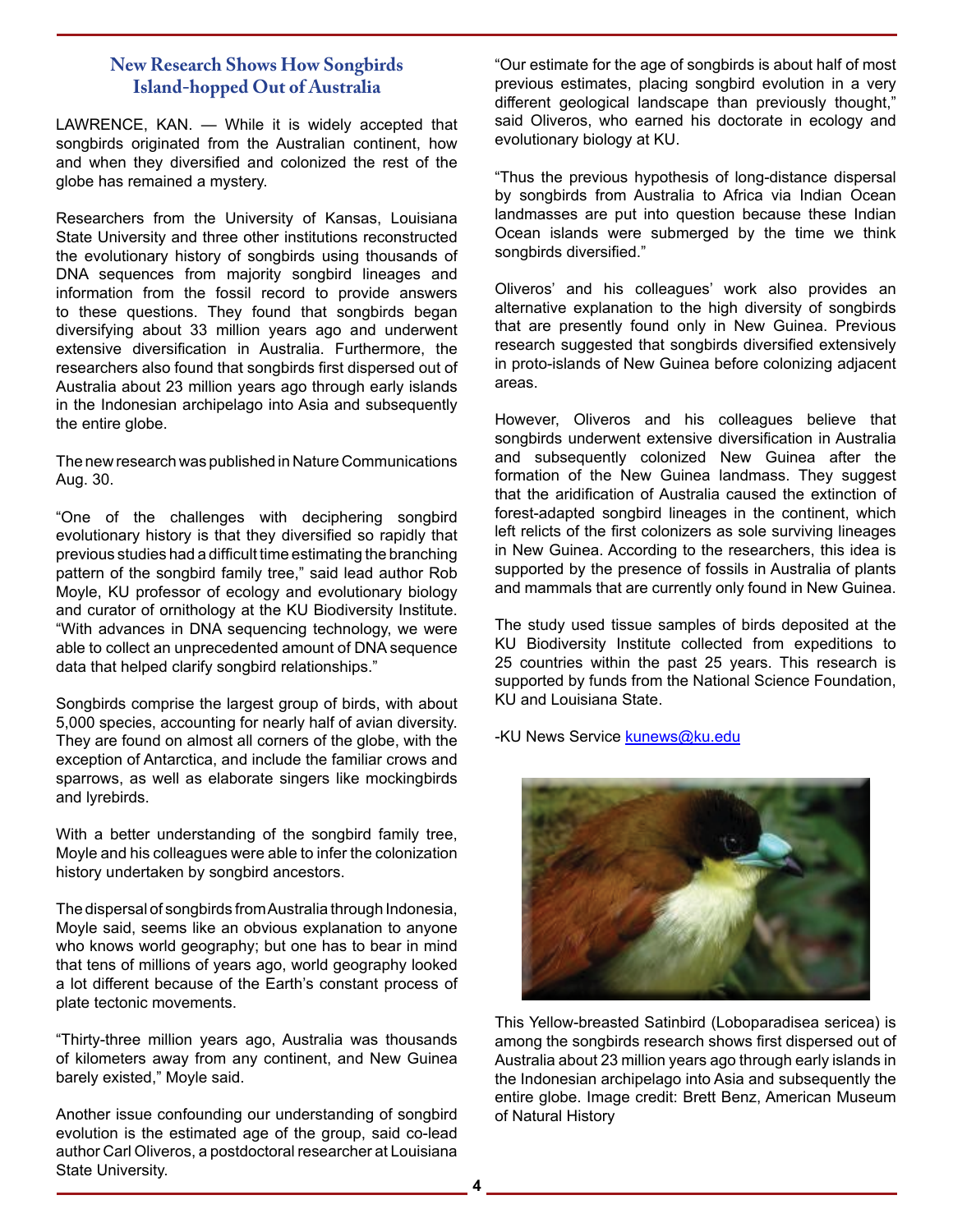# **WELCOME, NEW MEMBERS!**

Joseph Adams, Ridge Justin Baker, Lexington Park Carolyn T Berger, Leonardtown David Bouchard, Waldorf Elda Branham, Saint Mary's City Stewart Buckler, Prince Frederick Gayle Bylan, Owings Nancy Cain, Waldorf Roslyn Capps, Mechanicsville Ruth Crewe, California Herman L Edwards, Mechanicsville Millie Font, Waldorf Janis Hurst, Huntingtown W. J. Kerwin, Leonardtown A E Leitch, Aquasco Robert Linnemann, Waldorf Jeanette McDaniel, Accokeek Mescal McKitrick, Oxon Hill Lois Mills, Hollywood Trueman and Tammy Montfort, Bushwood Michael Murray, Owings Mrs. Janet O`Brien, Solomons Diane J Osterhus, Dunkirk Sally Ray, Lusby Mrs. Sally Sexton, La Plata Suzanne Shelden, Prince Frederick Julie Simpson, Marbury Mark S Stachnik, Prince Frederick Jennifer Teeter, La Plata Maureen Tores, North Beach James Wakenight, Owings David L Ward, Oxon Hill Bonnie Witlam, Lusby Thomas Wrublewski, Dunkirk

#### **In Memoriam August 27, 1943 - October 2, 2016**

Martin J. Cribb, or Marty as most of us knew him, passed away on October 2 in Leonardtown. Marty was a fixture of birding in the far southern end of St. Mary's County. He lived in Scotland in various locations, including a stint as camp host at Pt. Lookout State Park, where Brown-headed Nuthatches would eat from his hand. He will be sorely missed.



**Brown-headed Nuthatch Photo by Bill Hubick**

*Southern Maryland Audubon Society*

# ADOPT-A-RAPTOR

Foster Parents Needed!!



The Southern Maryland Audubon Society supports raptor conservation and research projects in the Southern Maryland area through the "Adopt-A-Raptor" Program. The program currently includes four species: **Osprey, Barn Owl, American Kestrel and Northern Saw-whet Owl**. Each bird is banded by a licensed bird bander with a serially numbered metal band, in cooperation with the U.S. Bird Banding Laboratory. A limited number of birds are available for adoption each year!

#### **"Adopt-A-Nest" now available for Osprey, Barn Owl & Kestrels!**

#### Adoptive "parents" will receive:

A certificate of adoption with the bird's band number, and location and date of banding.

Information on the ecology and migration patterns of the species

Any other pertinent information that may become available

#### Your support helps provide:

- Barn Owl Nest Boxes
- Osprey Nesting Platforms
- Kestrel Nest Boxes
- Mist Nets or Banding Supplies

Complete the form below to "Adopt-A-Raptor" with the Southern Maryland Audubon Society

--------------------------------------------------------------------------------------------- *Mail completed form to: Carole Schnitzler, Adopt-a-Raptor, 3595 Silk Tree Court, Waldorf, MD 20602*

Name:\_\_\_\_\_\_\_\_\_\_\_\_\_\_\_\_\_\_\_\_\_\_\_\_\_\_\_\_\_\_\_\_\_\_\_\_\_\_\_

as it should appear on Adoption Certificate

Address:\_\_\_\_\_\_\_\_\_\_\_\_\_\_\_\_\_\_\_\_\_\_\_\_\_\_\_\_\_\_\_\_\_\_\_\_\_

I wish to adopt:

 $_{(4)}$  of) Osprey, \$10 each / \$25 per nest

 $(# of)$  Barn Owl, \$25 each / \$50 per nest (# of) Northern Saw-whet Owl, \$30 each

(# of) American Kestrel, \$35 each / \$75 per nest

\_\_\_\_\_\_\_\_\_\_\_\_\_\_\_\_\_\_\_\_\_\_\_\_\_\_\_\_\_\_\_\_\_\_\_\_\_\_\_\_\_\_\_\_

Amount Enclosed:

*Make checks payable to: Southern Maryland Audubon Society*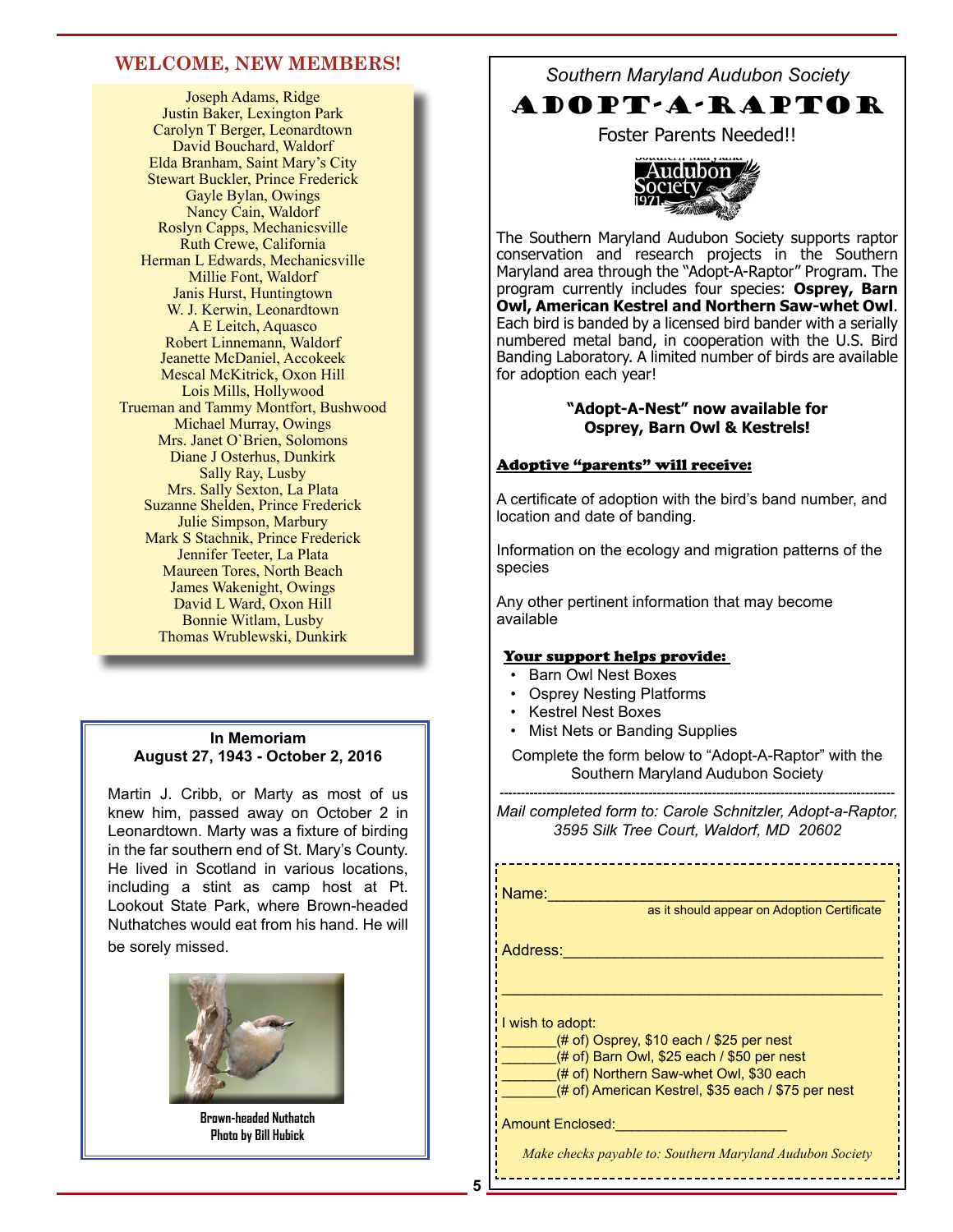# **2016 Fall Field Trips and Programs**

**October 15 – SATURDAY – 8:00 a.m. – 12 Noon FIELD TRIP**

**Elms Environmental Education Center, St. Mary's County** 49300 St. James Road, Dameron, MD 20628 *"BIRDING 101"* - Youths Welcome! Leader(s): Bob Boxwell and Margarita Rochow

Calling on all wannabe birders!! Are you tired of saying "What bird is that?" Do you want to get better knowing what birds you are seeing? Birding 101 is the field trip for you! The more you walk the walk, the better you become! The location at the Elms Environmental Education Center offers a great habitat for birds. Bob and Margarita will point out helpful identification points such as: bird bill and facial markings, plumage details, field marks, flight patterns, sound, behavior, and habitat and seasonal expectation. Learn about birding apps too. Directions: 49300 St. James Road, Dameron, MD 20628. Take Rt 235 south, then left onto St. James Church road (opposite Mattapany Road). You will see the sign for the Elms Environmental Education Center. Meet at the "hunter's parking lot" on the right, 100 yards before the gate. RSVP to Bob Boxwell at 410-610-5124 or Bobboxwell@hotmail.com

#### **October 23 – SUNDAY – 8 am – 12 noon FIELD TRIP**

**Newtowne Neck State Park, St. Mary's County** MD 243, Compton, MD 20627 *"BIRDING NEWTOWNE'S FIELDS, FORESTS AND BAYS"*

Leader: David Moulton

A peninsula defined by Breton Bay, the Potomac River and St. Clements Bay, this 776-acre property of woodlands, wetlands and agricultural fields offers a wide variety of birding habitats. Newtowne was the first settlement in the Maryland province after St. Mary's City. Owned for nearly 3 centuries by the Jesuits, the land was reclaimed as a state park in 2009 to protect it from development. Take Rte. west from Leonardtown. Turn left (south) on Rte. 243 (Newtowne Neck Road) for 4.5 miles to parking lot just beyond St. Francis Xavier's Church. RSVP to David Moulton at 240-278-4473 or moulton.davidh@gmail.com.

#### **October 29 – SATURDAY – 12:00-3:00 p.m. FIELD TRIP**

**Mallows Bay Park, Charles County** 1440 Wilson Landing Road, Nanjemoy, MD 20662 *"BOO!! THE GHOSTS OF MALLOWS BAY"*

Youths Welcome

Leader: Lynne Wheeler

What better way to enjoy Halloween than to visit the "Ghost Fleet" of Mallows Bay and scare up some birds! Walk with the Southern Maryland Audubon Society at Mallows Bay Park and learn about shipwrecks, archaeological sites, and wildlife all situated in a unique wetland, woodland and aquatic habitat which includes an evolving ecosystem. Come and enjoy the numerous Osprey and Bald Eagles soaring above along with a discussion of the history of the fleet. The trip will include a bird walk on the parks one-mile trail where we will look for migrants, snatch final peeks at our summer friends, and welcome in our winter residents. RSVP to Lynne up to 10:00 a.m. Saturday comstockel@aol.com or 301-751-8097.

#### **November 2 – WEDNESDAY – 7:30 p.m. – 9:00 p.m. MONTHLY MEETING PROGRAM**

**Historic Port Tobacco Courthouse, Charles County, MD** 8430 Commerce Street, Port Tobacco, MD 20677

*"NATIVE GRASSLAND RESTORATION, MANAGEMENT AND AVIAN STUDIES AT THE CHESTER RIVER RESEARCH STATION"*

DAN SMALL, Field Ecologist, Center of Environment and Society, Washington College

This program is being hosted by the Port Tobacco River Conservancy. Dan Small is a field ecologist for the Center of Environment and Society at Washington College located on the eastern shore of Maryland. The land-based research arm of CES, the Chester River Field Research Station conducts research on breeding bird response to a long term grassland restoration project and also operates a migration banding station. During the summer months, he can be found out in the native

#### *continued on page 7*

|        | <b>MEMBERSHIP APPLICATION</b>                                                                                                                                                                                                                                                                                                                                                                           |
|--------|---------------------------------------------------------------------------------------------------------------------------------------------------------------------------------------------------------------------------------------------------------------------------------------------------------------------------------------------------------------------------------------------------------|
| $\Box$ | Please enroll me as a member of the Southern Maryland Audubon Society. All of my membership dollars will help support local conservation<br>initiatives and enable us to provide southern Maryland teacher education scholarships to attend Hog Island, Audubon Camp in Maine.                                                                                                                          |
|        | Individual/Family: 1year \$20 2year \$35 3year \$45<br>$\Box$<br>Lifetime Membership: __ \$500<br>$\Box$<br>Donation:<br>$\Box$                                                                                                                                                                                                                                                                         |
| $\Box$ | Please enroll me as a first time member of the National Audubon Society. You will automatically become a member of the Southern Maryland<br>Audubon Society. You will receive six issues of National's award winning Audubon Magazine. A fraction of my dues will be received to our chapter.<br>Your renewal information will come directly from the National Audubon Society.                         |
|        | Introductory Offer: 1 year \$20<br>$\Box$                                                                                                                                                                                                                                                                                                                                                               |
|        | Name:                                                                                                                                                                                                                                                                                                                                                                                                   |
|        |                                                                                                                                                                                                                                                                                                                                                                                                         |
| $\Box$ | Please enroll me for electronic delivery of our monthly newsletter The Osprey: Email me a link to download the pdf, Email me a notice it is<br>available on the website. My email address is: <b>entity and the second control of the second control of the second control of the second control of the second control of the second control of the second control of the secon</b><br>me a paper copy. |
|        | Please make your check payable to Southern Maryland Audubon Society or National Audubon Society.                                                                                                                                                                                                                                                                                                        |
|        | Mail to: Southern Maryland Audubon Society, P.O. Box 181, Bryans Road, MD 20616.                                                                                                                                                                                                                                                                                                                        |
|        | GREAT NEWS!! You can now go online and join SMAS via PayPal. Go to our website at somdaudubon.org for this new option.                                                                                                                                                                                                                                                                                  |
|        | c                                                                                                                                                                                                                                                                                                                                                                                                       |